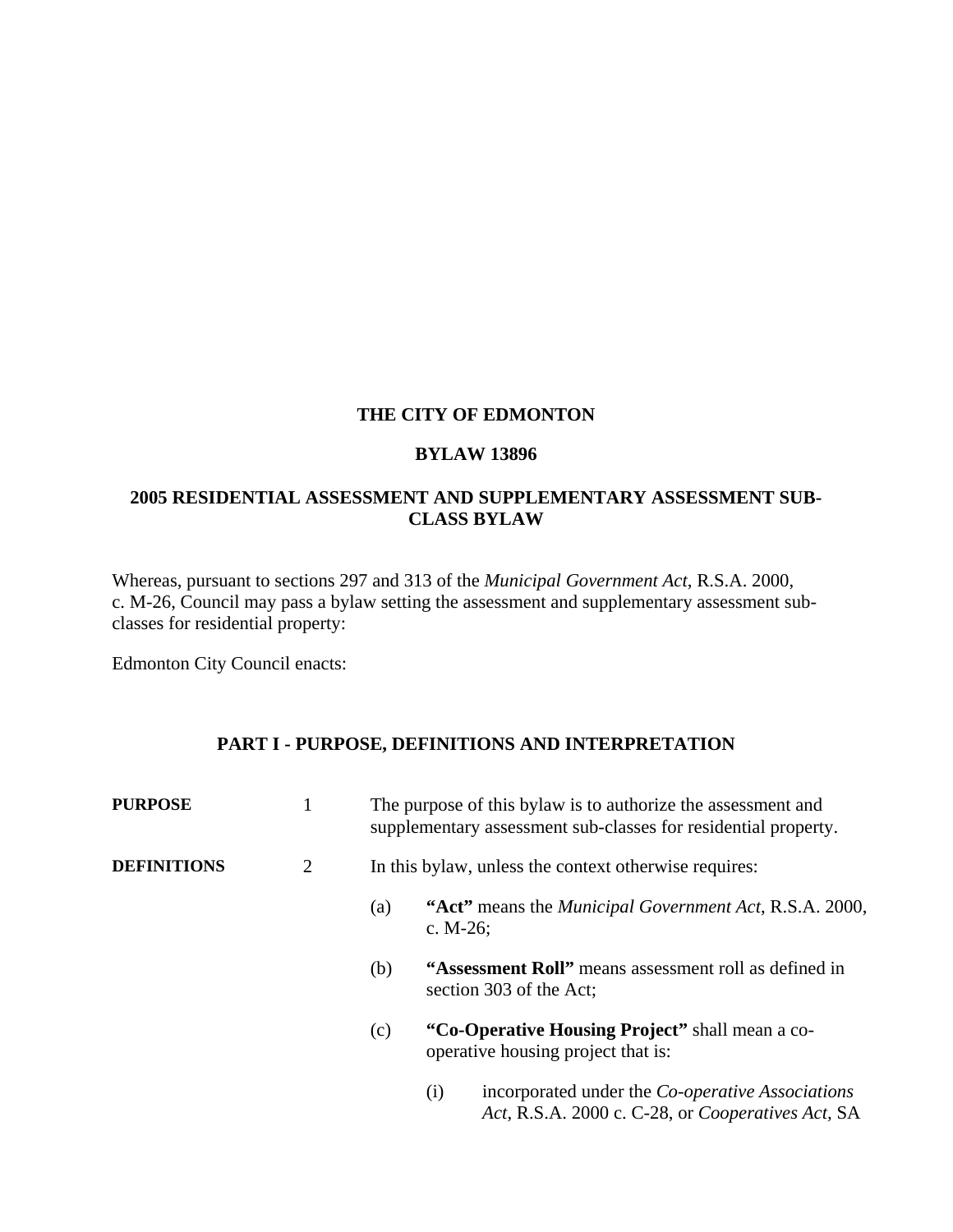2001, c. C-28.1 or;

- (ii) comprised exclusively of members that are either (A) members as defined by section 1(f) of the *Cooperative Associations Act*, or sections 1(1)(f) and 1(1)(ee) of the *Cooperatives Act*; or
	- (B) the City of Edmonton, or
	- (C ) any combination of the above categories of A, B, and
	- (D) includes property owned by a non-profit housing society incorporated under the *Societies Act*, R.S.A. 2000, c. S-14, and occupied by tenants.
- (d) **"Manufactured Home"** means manufactured home as defined in section 284(1)(m) of the Act;
- (e) **"Manufactured Home Community"** means manufactured home community as defined in section 284(1)(n) of the Act;
- (f) **"Mobile Home"** means mobile home as defined in section  $284(1)(n.1)$  of the Act;
- (g) **"Other Residential"** includes residential property not being used for the purposes of single family dwelling;
- (h) **"Residential Assessment Class Property"** means residential property as defined in section 297(4)(c) of the Act;
- (i) **"Single Family Residential"** includes:
	- (i) a detached dwelling occupied by a single family together with any other building located on the site which is ancillary to the use of the single family dwelling;
	- (ii) a residential unit and parking unit, if any, occupied by a single family and established under the same condominium plan, provided that the said residential unit and parking unit, if any, are occupied and used by the same single family;
	- (iii) a semi-detached dwelling unit, occupied by a single family, located on a single parcel of land forming the site thereof and registered as such at the Land Titles Office, together with any other building located on the site which is ancillary to the use of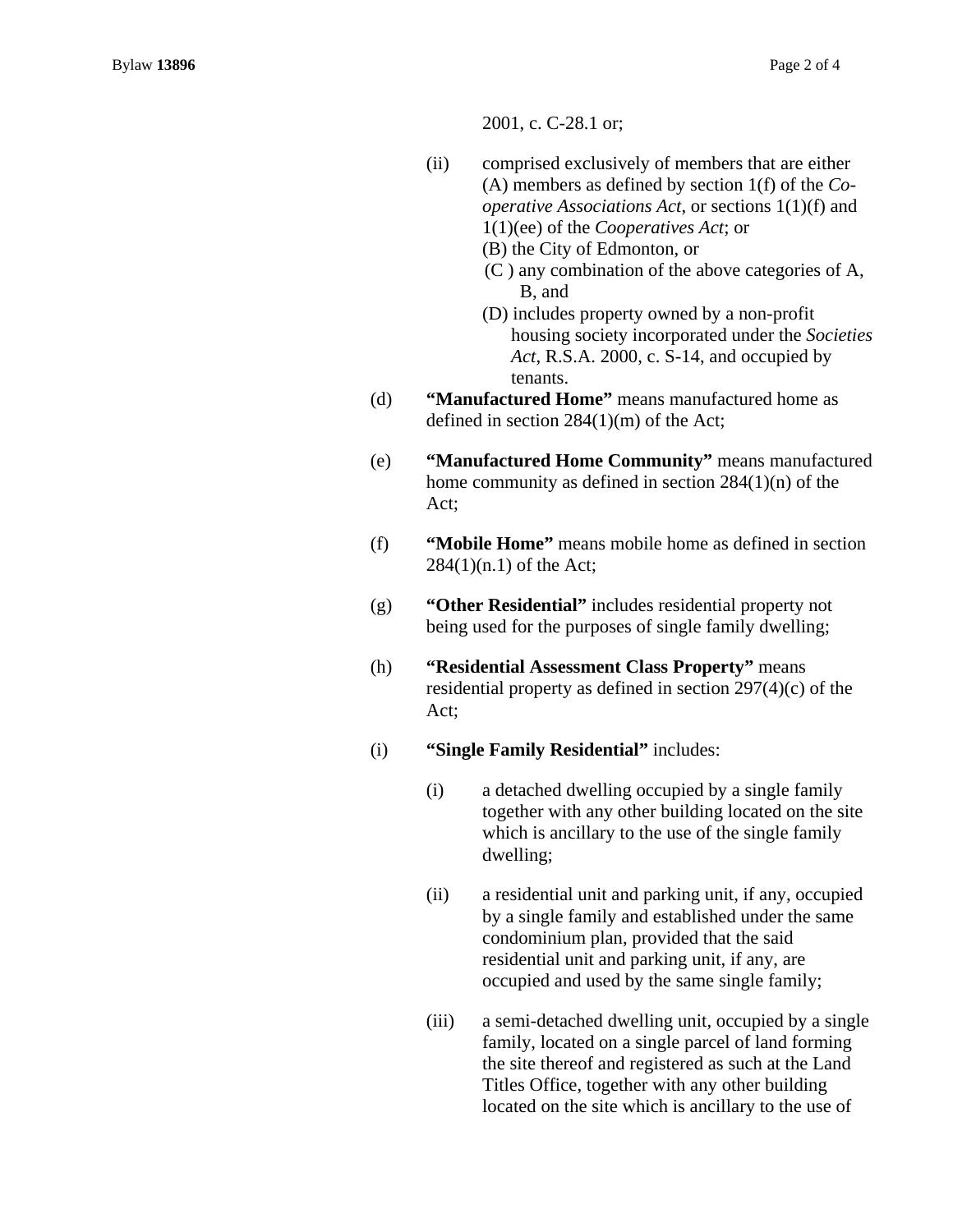**RULES FOR** 

the semi-detached dwelling unit;

- (iv) land and improvements forming the site of a co-operative housing project comprised of detached or attached dwelling units each of which is occupied by a single family only together with any other buildings located on the site the use of which is ancillary to the use of the said dwelling units;
- (v) a mobile home or manufactured home located on a site in a mobile home park or manufactured home community, and any other improvements located on the site owned and occupied by the person occupying the mobile home or manufactured home;
- (vi) vacant residential property.
- (j) **"Supplementary Assessment"** means an assessment made pursuant to section 314 of the Act;
- (k) **"Supplementary Assessment Roll"** means a supplementary assessment roll as defined by section 315 of the Act.

**INTEPRETATION**  3 The marginal notes and headings in this bylaw are for reference purposes only.

### **PART II - RESIDENTIAL ASSESSMENT AND SUPPLEMENTARY ASSESSMENT SUB-CLASSES**

- 4 For the purpose of the 2005 Assessment and Supplementary Assessment Rolls, all Residential Assessment Class Property within the City of Edmonton is hereby divided into the following assessment sub-classes;
	- (a) Residential Assessment Class Property;
		- (i) Single Family Residential;
		- (ii) Other Residential.